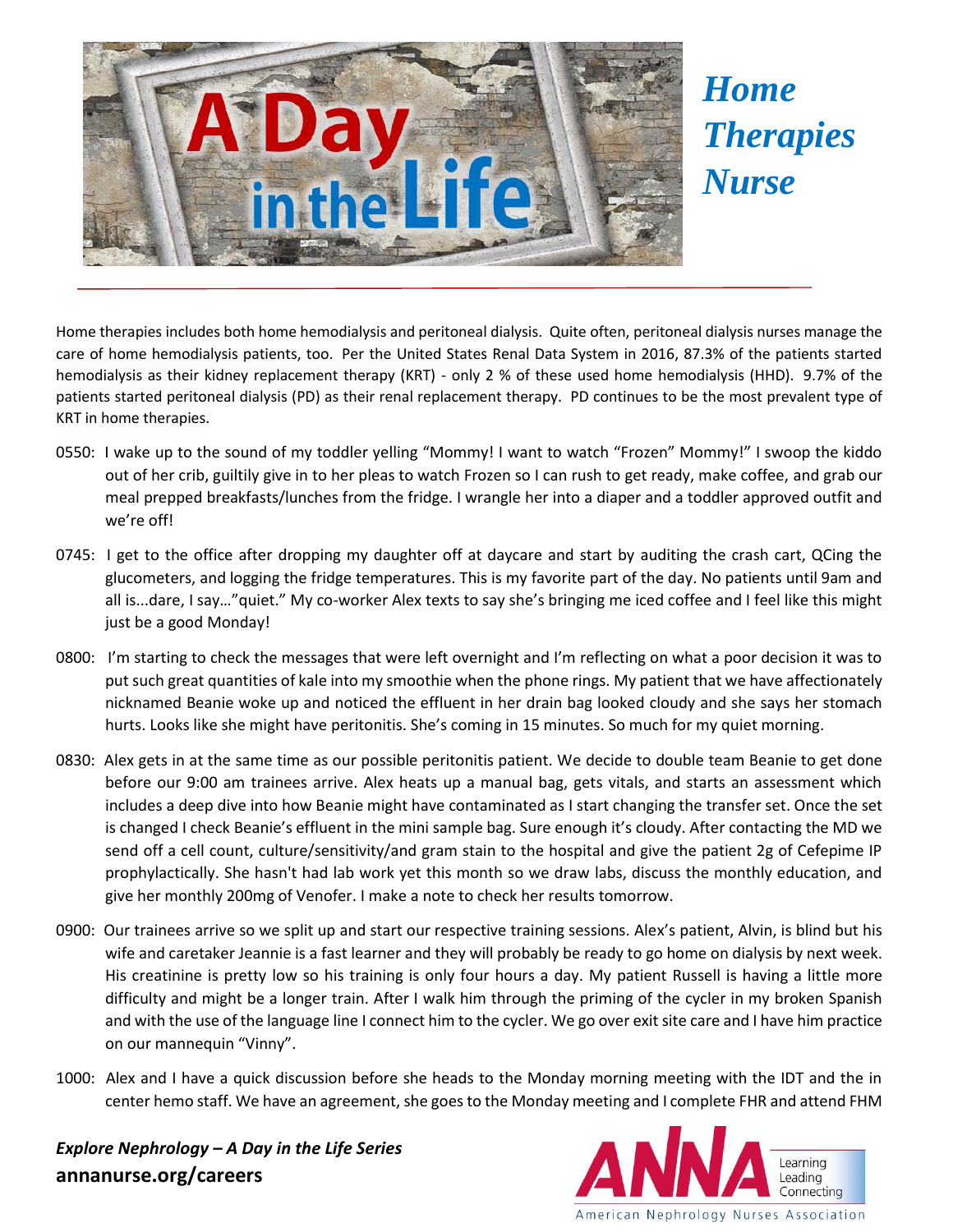monthly...personally I think I got the better deal on this one. She's going to discuss our two patients in training, our patient getting a new catheter this Wednesday, and our patient who is in the hospital for DKA. Luckily everyone else is pretty stable right now.

- 1005: Baxter calls, they need a verbal authorization for a prescription. I give the verbal and get back to work.
- 1100: Alex is still in the Monday meeting so I tell Russell to read through the cleanliness chapter of the training manual, give him the call bell, and step out to take bring in Harry for his clinic visit with the doctor. I put Harry in Room 2, take vitals and perform a quick assessment, download the procard onto the computer, copy his home records, print out the labs, and call the MD.
- 1110: The MD gets to the room and the patient says he feels overfull with a 2500cc fill volume. We all agree to decrease the fill to 2200cc but add a last fill of 1000cc extraneal and the patient will be repeating his adequacy test in a week. The patient's Hgb dropped to 8.9 and his Isat is 14 so the MD increases the Epogen to 15,000u every other week and adds a monthly dose of Venofer. Other than that, labs are stable, so the clinic visit is pretty uneventful.
- 1130: Right as I'm about to go back to my trainee I get a call. Bill is short six boxes of solution and says he needs 1.5% dextrose. I grab the keys and go to the back store room. I load the 150 lbs. of solution onto my roller cart and push them back up to the front...this is why I go to the gym! While helping him load the boxes into his car I notice Bill has some periorbital edema. He confesses he's been succumbing to his potato chip cravings and that his systolic BP has been over 160 for the last three days. 1.5% will not be strong enough of a solution to pull off all that extra fluid. I load the boxes back on the cart, take them back to the store room, reload the cart with five 2.5% dextrose and one 4.25% and reload them into Bill's car….whew!
- 1147: Bill and I are still outside talking. His brother might consider giving him a kidney. I've known Bill for two years now so while I congratulate and encourage him I can't help but give him a little bit of a lecture on taking better care of himself. His phosphorus has been through the roof and his PTH is so high he can't possibly be taking his Sensipar. I really want him to get this transplant. He calls me mom because I'm always nagging him about taking his meds. I take it as a compliment.
- 1200: I apologize to Russell for my absence, ask him to review the next chapter and work on the quizzes, and quickly scarf down my lunch.
- 1213: My patient needs her Lasix refilled. I call CVS and call in the Lasix with a few refills.
- 1215: I spend the next two hours discussing infection prevention and practicing set up with Russell.
- 1300: Alex knocks on the door to tell me she's heading out. She took the last clinic visit, discharged her patient-intraining, and is heading off for a pre-PD home visit.
- 1415: Russell's eyes look heavy. He claims he is wide awake but he fell asleep twice while I was talking. I leave to give him a break and I start charting on my clinic visit and ordering the Aranesp for the next month.
- 1445: My 2:30pm clinic visit is running late and my 3:00pm clinic visit is early. I take them both in and put them in room 1 and 3. I'm downloading procards when Alex returns. She takes Room 1 and I take Room 3.
- 1515: I bring a second training cycler into Russell's room and I watch him practice set-ups a few times. His sterile connections are great but he still needs a lot of prompting while setting up.
- 1530: I disconnect Russell from the cycler, record his initial drain, his ultrafiltration amount, the dwell time, his lost drain, and his post treatment vitals.

*Explore Nephrology – A Day in the Life Series* **annanurse.org/careers**